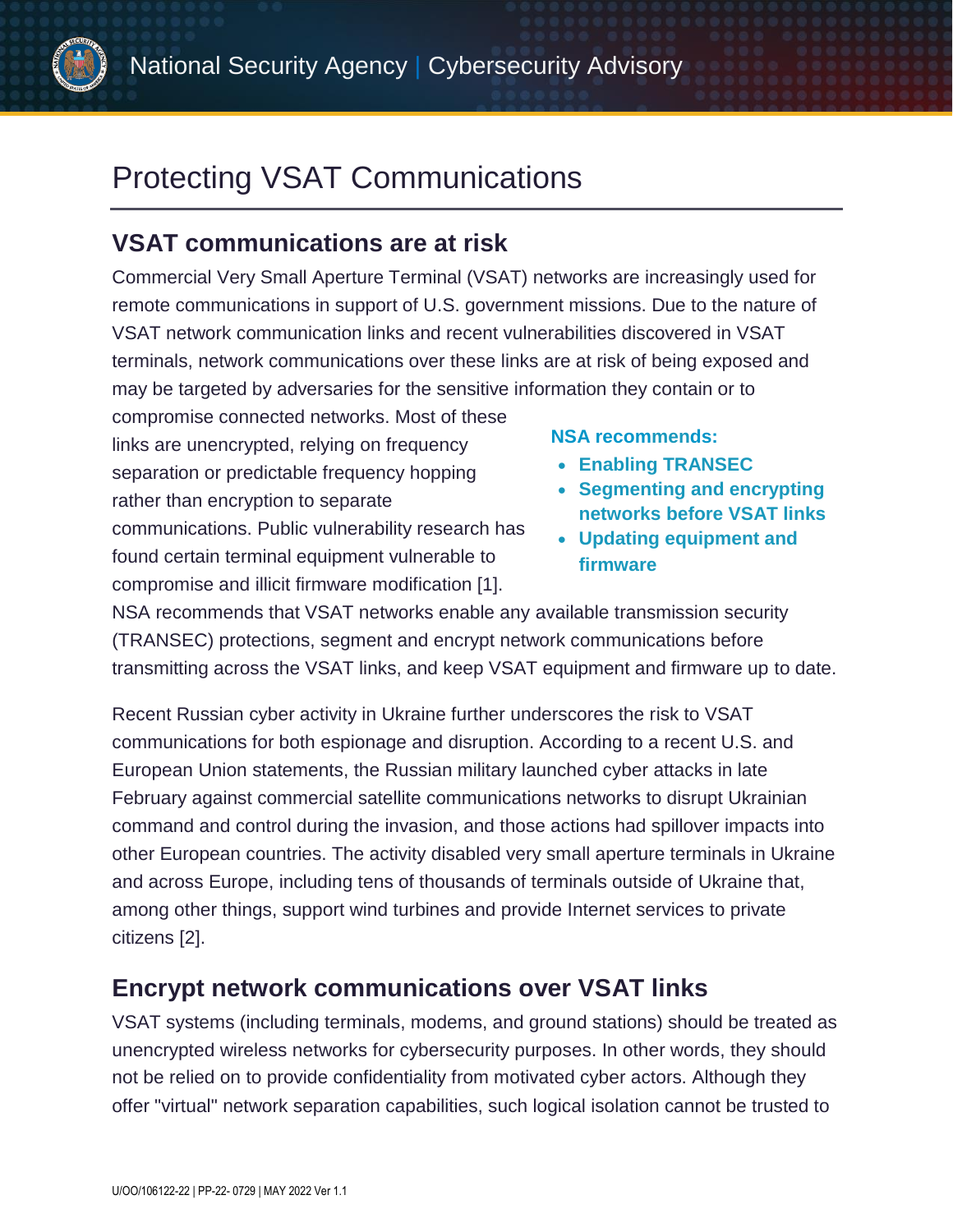

provide access control, separation, or confidentiality of sensitive information. Further, many of these networks can be gateways to the Internet, making them easy targets for remote exploitation. When using VSAT networks—as with any other untrusted transport network—information should first be secured using network encryption solutions to achieve confidentiality and protect against malicious cyber activity. According to US policy, controlled unclassified information (CUI) should be encrypted with commercial network encryption solutions, such as Internet Protocol Security (IPsec) or Transport Layer Security virtual private networks (TLS VPNs) first. Depending on network needs, many solutions exist to provide scalable encryption links.

Point-to-point communications over otherwise unencrypted IP-based networks may utilize (in accordance with NIST SP 800-131A rev2 and SP 800-56A rev3 guidance) IKE/IPsec-encrypted VPNs using certificates or pre-shared keys to authenticate peers and a Diffie-Hellman (DH) key exchange of at least 3072 bits or Elliptic Curve DH (ECDH) keys of 384 bits or larger (groups 14, 15, 16, 19, or 20) [3]. Point-to-point communications for National Security Systems should conform to CNSSP 15 standards [2]. Pre-shared keys should not be used with aggressive mode and should be protected from unauthorized disclosure. These IPsec VPNs provide mutual authentication to both ends of the VPN and protect the confidentiality of the data in transit. Similar cryptographic algorithms should be employed for TLS-based VPNs. Multipoint encrypted VPNs may be appropriate in architectures where many point-to-point VPNs are unmanageable. Examples of commercial multipoint VPN products include Cisco® GET VPN, Cisco FlexVPN (previously known as DMVPN), and Juniper® Auto Discovery VPN (ADVPN).

Encrypted VPN solutions protect the authenticity, integrity, and confidentiality of network traffic before passing it over the VSAT link. NSA recommends using mutually authenticated, encrypted TRANSEC. The encryption should be applied down to and including the outermost vendor-proprietary transmission protocol, using an NSAapproved cryptographically generated pseudorandom key stream (AES 256) and key management scheme.

Best practice guidance on using commercial satellite communications (SATCOM) is that network owners not use descriptive naming conventions and identifiers in SATCOM and mobile communications device configurations. This can complicate identification of devices and network topologies by external actors to understand their purposes.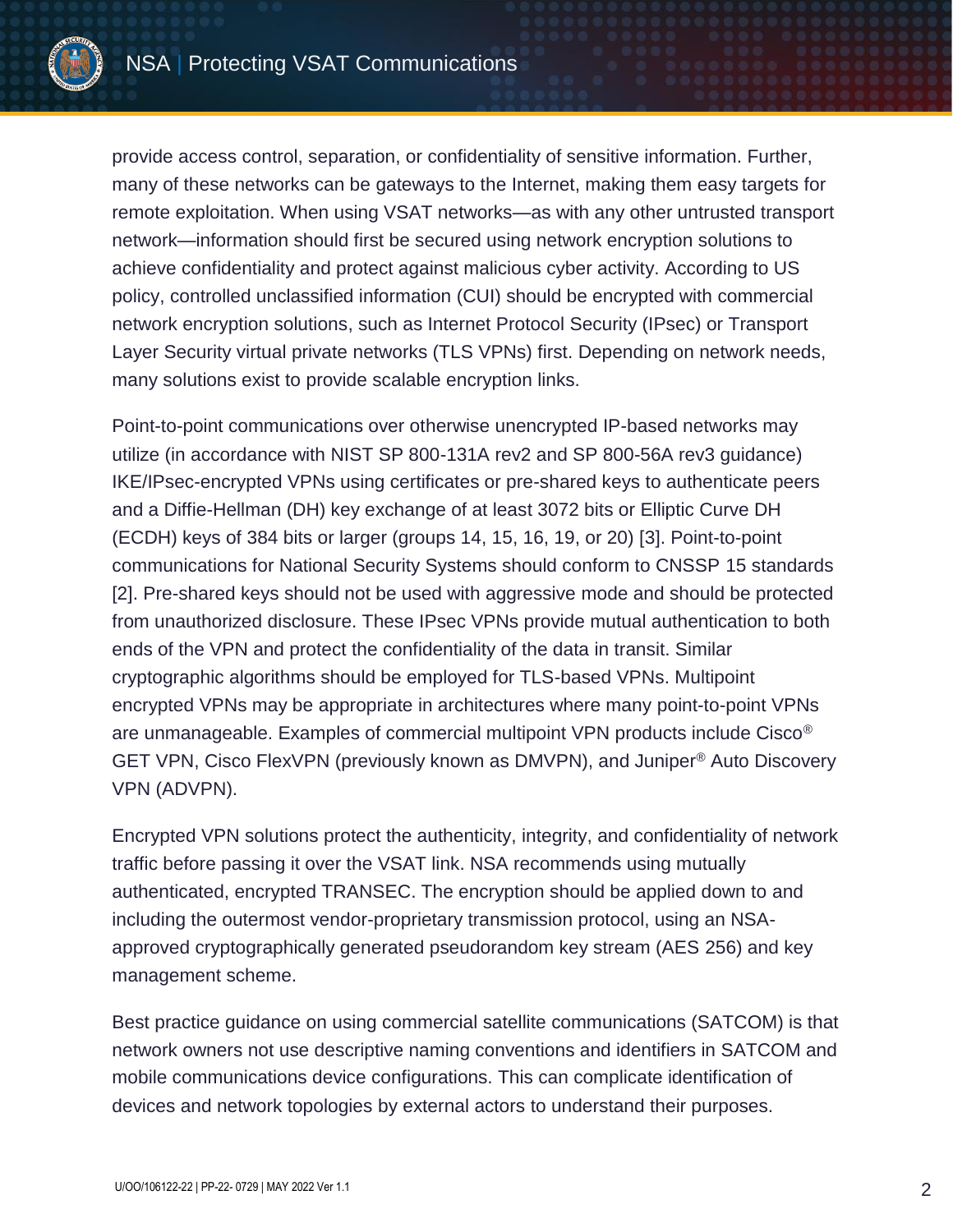

### **Additional VSAT best practices**

NSA recommends keeping all IT equipment up to date. VSAT equipment is no exception [4]. Networking equipment is increasingly becoming a target for malware, and the vulnerabilities above suggest that VSAT terminals and network infrastructure could be targeted like other networking technologies. Avoiding direct Internet access can reduce the attack surface, but should not be seen as a substitute for closing known terminal equipment vulnerabilities through software and firmware updates. Device updates and upgrades should be acquired from trusted, known-good sources.

In addition, VSAT systems utilize vendor-specific default credentials, which are published in user manuals; these passwords can enable root access to VSAT network management systems. NSA recommends changing all default credentials.

VSAT networks are designed for high-availability connections with sometimes little in terms of default authentication measures. Due to this, NSA recommends that VSAT networks be segmented with approved firewalls and other similar technology. This segmentation should isolate the management plane of the network, such as the network management system, so that it is not accessible by remote VSAT modems apart from vendor-identified ports and protocols.

# **Worldwide connectivity**

Commercial VSAT technologies provide valuable, worldwide connectivity options, enabling multiple mission types when more robust options are unavailable or impractical. Users of such networks should ensure that data transmissions are encrypted, adopt network hygiene best practices, and seek to continuously monitor the VSAT network for unauthorized activity. Users should consider possible threats and the associated mission impacts when selecting SATCOM solutions.▪